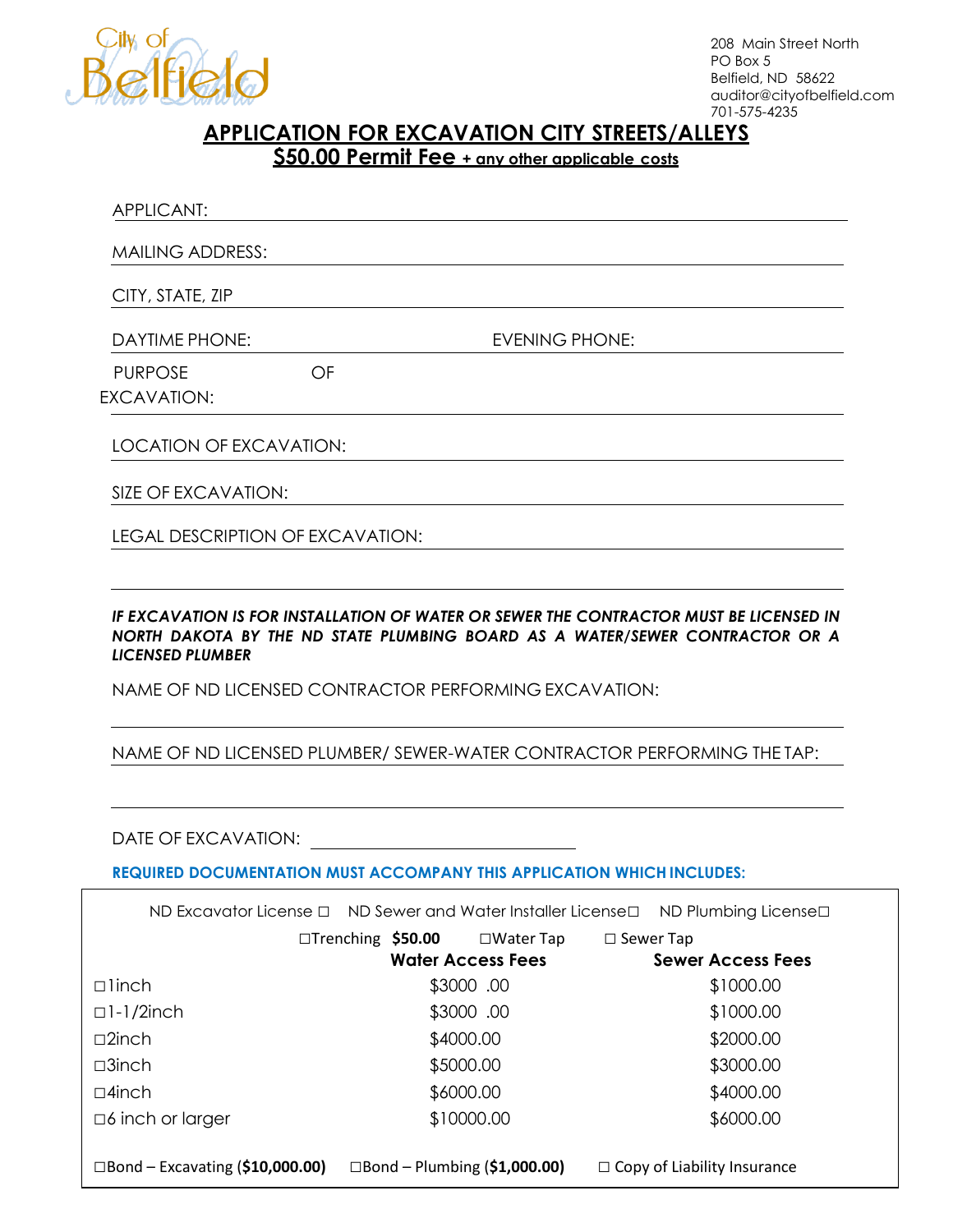*I agree I have read and will abide by the regulations set forth in City Ordinances 3.0301-3.0308. I understand I am responsible to repair the street to City specifications at project completion at no costto the City and will seek approval of the City Engineer to insure it was completed to City standards.*

APPLICANT SIGNATURE:

DATE:

(DO NOT WRITE BELOW THIS LINE)

APPROVED: YES NO DATE OF APPROVAL: \_\_\_\_\_\_\_\_\_\_\_\_\_\_\_\_\_\_ BY: \_\_\_\_\_\_\_\_\_\_\_\_\_\_\_\_\_\_\_\_\_\_\_\_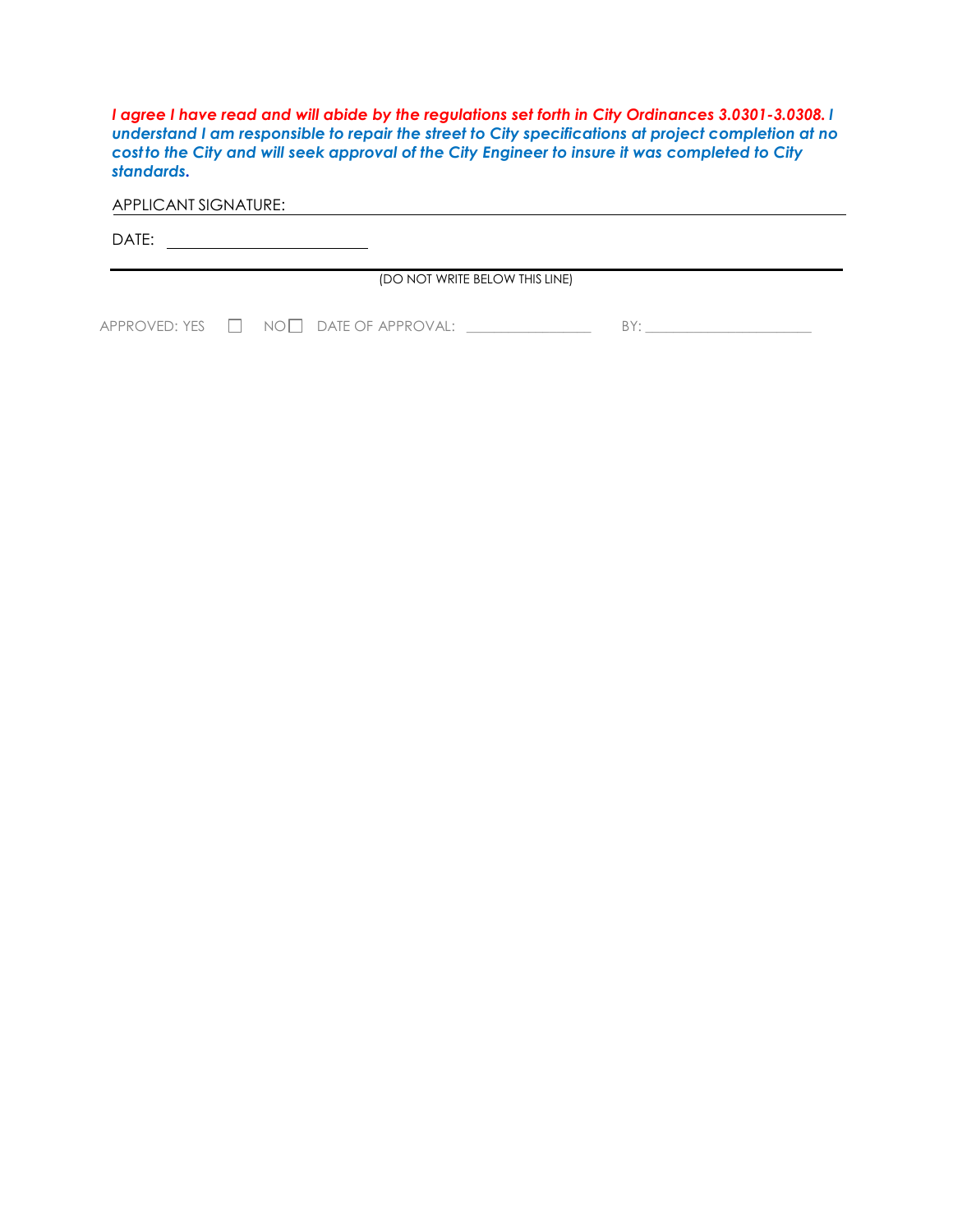## **AGREEMENT TO COMPLY WITH CITY ORDINANCE PERTAINING TO EXCAVATIONS**

3.0301 EXCAVATIONS--PERMITS: It shall be unlawful for any person, firm or corporation to tunnel under or to make any excavation in any street, alley or other public place in the City without having obtained a permit as herein required, or without complying with the provisions of this Article or in violation of or variance from the terms of any such permit.

3.0302 EXCAVATIONS--APPLICATION: Applications for such permits shall be made to the auditor, and shall describe the location of the intended excavation or tunnel the size thereof, the purpose thereof, and the person, firm or corporation doing the actual excavating work and the name of the person, firm or corporation for whom or which the work is being done, and shall contain an agreement that the applicant will comply with all ordinances and laws relating to the work to be done.

3.0303 EXCAVATIONS--FEES: The fee for such permits shall be thirty-five and 00/100 DOLLARS (\$35.00).

3.0304 EXCAVATIONS--BOND: Before an excavation permit as herein provided is issued, the applicant shall deposit with the City Auditor a surety bond in the amount of one thousand DOLLARS (\$1,000.00) payable to the City. The required surety bond must be:

- A. With good and sufficient surety;
- B. By a surety company authorized to transact business in the state;
- C. Satisfactory to the City Attorney in form and substance;
- D. Conditioned upon the permitee's compliance with this Article and to secure and hold the City and its officers harmless against any and all claims, judgments or other costs arising from the excavation and other work covered by the excavation permit or for which the City, the City Council or any city officer may be made liable by reason of any accident or injury to persons or property through the fault of the permitee either in not properly guarding the excavation or for any other entry resulting from the negligence of the permitee and further conditioned upon the permitee, filling, restoring and placing in a good and safe condition and in as near as may be to its original condition the area excavated within thirty (30) days of excavation, using a clean, course, sand material for backfill, and to maintain any street or any excavation that has been made for a period of twelve (12) months after such work shall have been completed, usual wear and tear excepted. If a settlement of the surface within such one (1) year period shall occur, it shall be deemed conclusive evidence of defective backfilling by the permitee. Nothing herein contained shall be construed to require the permitee to maintain any repairs to pavement made by the City, if such repairs shall prove defective. Recovery of such bond for any injury or accident shall not exhaust the bond, but it shall in its entirety cover any or all future damages, accidents or injuries during the excavation work for which it is given. In the event of any suit or claim against the City by reason of the negligence or default of the permitee, upon the City's given written notice to the permitee of such suit or claim, any final judgment against the City requiring it to pay for such damage, and such judgment shall be conclusive upon the permitee and his surety.